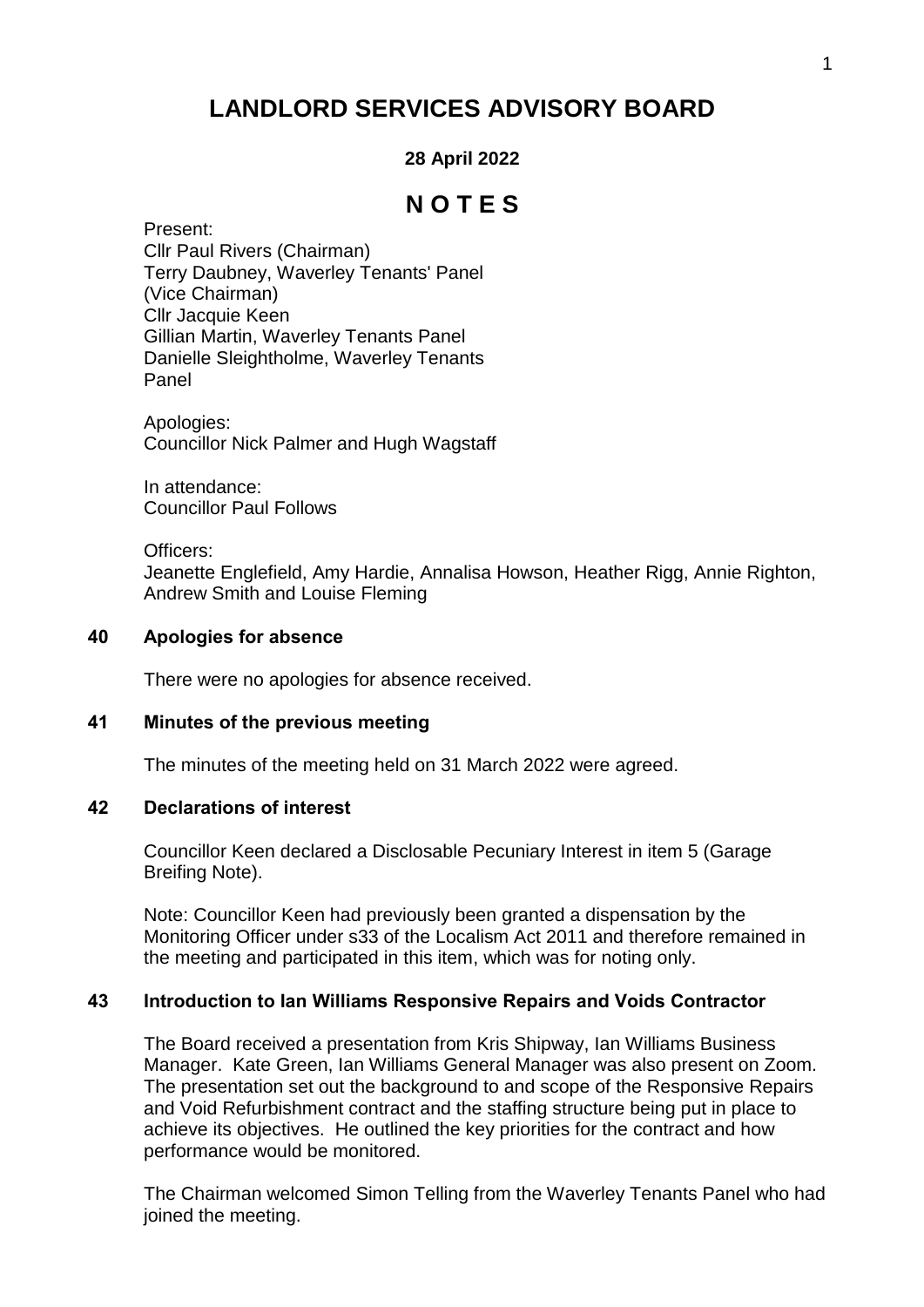Heather Rigg, Operations Manager reported that 16% out of a small sample of 50 tenant satisfaction surveys were dissatisfied with the service, 6% were neutral and 78% were satisfied, which was close to the target of 80% satisfaction. Officers would examine the data and share with Ian Williams.

In response to a Board member question, Annalisa Howson, Service Improvement Manager advised that tenants should contact the Council to access the repairs service and that there was an out of hours service provided by Bracknell Forest Borough Council in place to deal with any emergencies. The Board was assured that the new out of hours service was operating well and was an improvement on the previous out of hours service.

The Vice-Chairman advised that communications were an issue which had been raised by the Tenants Panel and Kris Shipway assured the Board that the customer liaison officers would maintain a two-way communication with tenants. Kate Green advised that there were two dedicated planners working with Waverley and this had resulted in increased accountability and an improved service.

In response to a Board member question, Kate Green advised that the contract procurement included an annual review and provision for a rise indexed to the rate of inflation. The aim was to provide tenants with the best value for money, however if there was a rise anticipated, this would be discussed with Waverley. Officers were aware of the current issues with costs and supply issues and were working with contractors to address the issues.

In response to a Board member question, Kris Shipway advised that all operatives had undertaken Waverley's safeguarding training and were DSB checked, which was a key part in supporting vulnerable tenants. He also advised that the benches for Stonepit Close would be delivered in 12 weeks.

Annalisa Howson, Service Improvement Manager, thanked Ian Williams for their work and the work of officers on the contract procurement. Widley recognised that repairs is a key driver in customer satisfaction with the housing service.

The Chairman thanked all the speakers for their contributions.

**ACTION: The powerpoint presentation would be circulated to the Board with the minutes and Kris Shipway invited to provide a progress report in September.**

#### **44 Garage Briefing Note**

Annalisa Howson, Service Improvement Manager presented the briefing note, which had been raised during the budget process and at the previous Board meeting. Provision of garages was not a core Housing function and it was suggested that the Board consider additional budget for garage appraisals in the following year's budget, to enable the service to concentrate on a good programme of work for homes.

## **RESOLVED**

**That the Landlord Service Advisory Board notes the proposal to request a service plan action and budget for garage appraisals in 2023/24.**